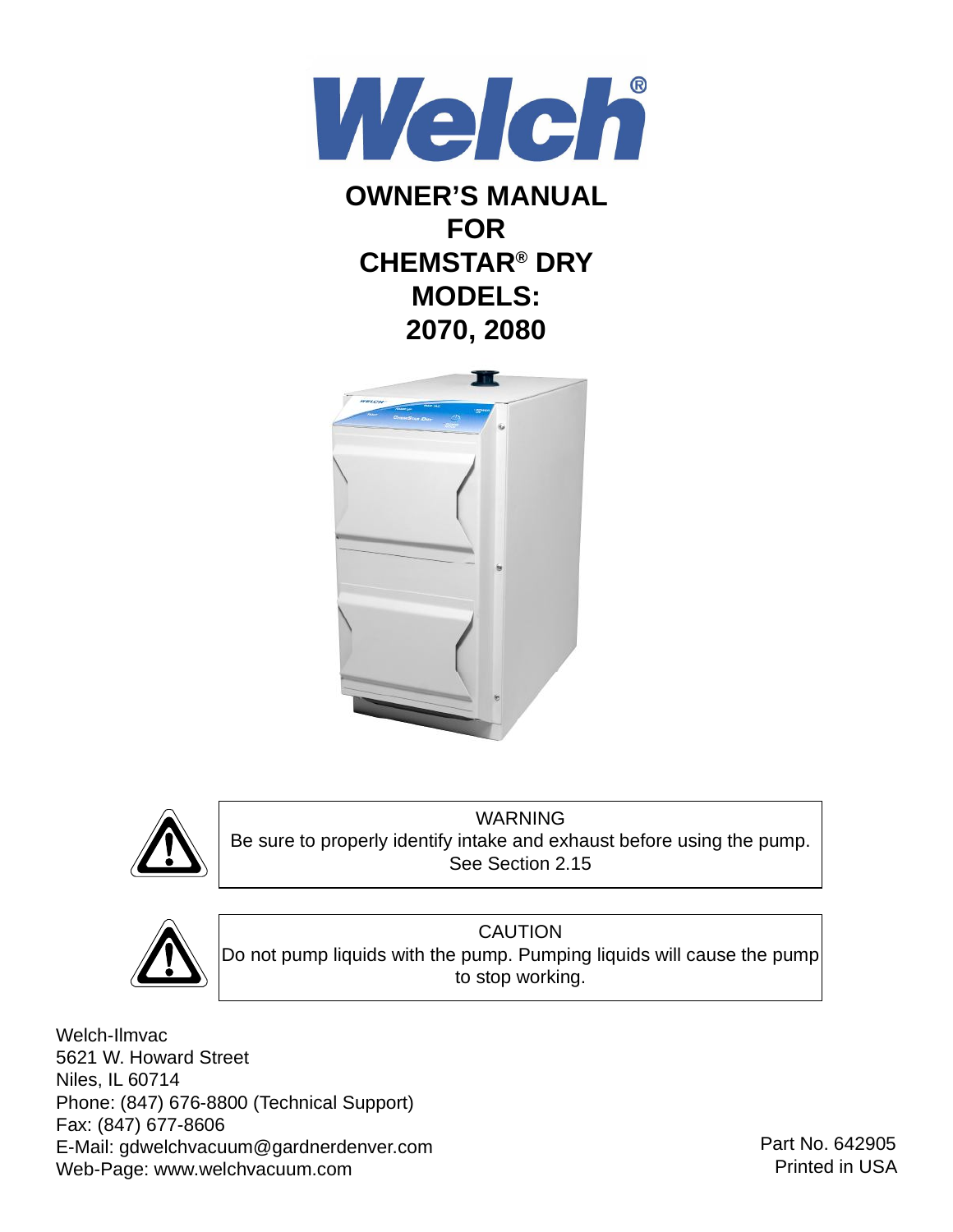#### **INSTRUCTION** WARNING AND CAUTION PLEASE READ BEFORE OPERATION

#### While reading your manual, please pay close attention to areas labeled: WARNING AND CAUTION. The description of each is found below.

WARNING

Warnings are given where failure to observe instruction could result in injury or death to people.

# **CAUTION**

Cautions are found where failure to observe the instruction could result in damage to the equipment, associated equipment and process.

These units conform to the SI International system of units of measurement.

The following symbols (with recommendation of IEC1010 ) of warning will be found on the pump.



Caution - Refer to accompanying documents



Caution - Risk of electrical shock



Caution - Hot surface

WARNING Motor includes a self resetting thermal cutout and the pump could restart without actuation under fault condition.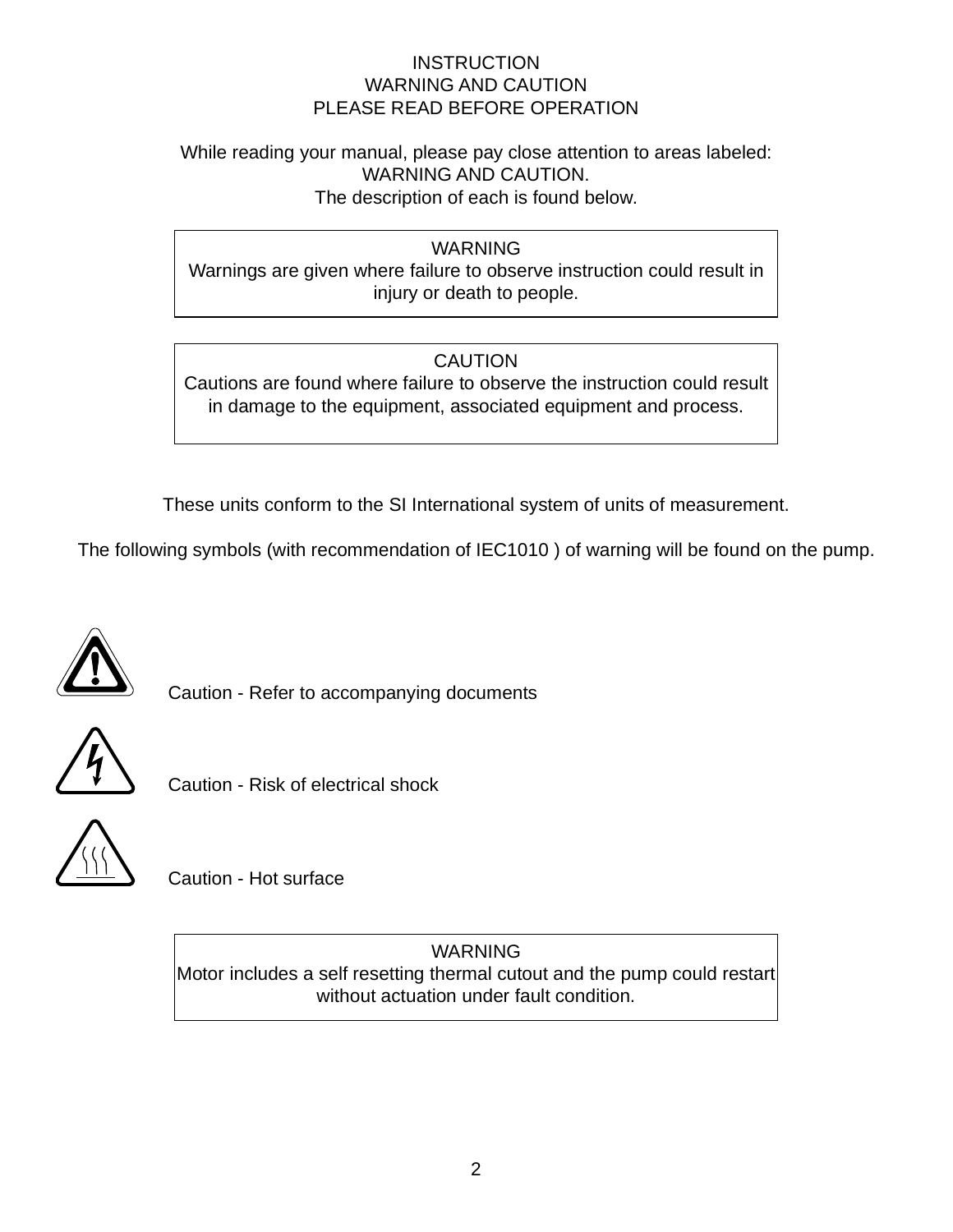# TABLE OF CONTENTS

| Section | Page |
|---------|------|
|---------|------|

| Section 01 - Safety Information     | 1.10 Caution: to prevent injury<br>1.20 Caution: to reduce risk of electrical shock<br>1.30 Warning: to reduce risk of electrocution<br>1.40 Warning: to reduce risk of explosion or fire                                                            | 4<br>4<br>5<br>5                                          |  |  |  |  |
|-------------------------------------|------------------------------------------------------------------------------------------------------------------------------------------------------------------------------------------------------------------------------------------------------|-----------------------------------------------------------|--|--|--|--|
| Section 02 - Installation           |                                                                                                                                                                                                                                                      |                                                           |  |  |  |  |
| 2.16                                | 2.10 Environmental conditions<br>2.11 Introduction<br>2.12 Unpacking<br>2.13 System mounting<br>2.14 Pump location<br>2.15 Discharge provisions<br><b>Electrical power</b>                                                                           | 6<br>6<br>6<br>6<br>6<br>$\overline{7}$<br>$\overline{7}$ |  |  |  |  |
| Section 03 - Operation              |                                                                                                                                                                                                                                                      |                                                           |  |  |  |  |
| 3.10<br>3.11                        | <b>Starting the Chemstar Dry</b><br><b>Cleanliness</b><br>3.12 Leak detection<br>3.13 Operating pressure range<br>3.14 The effects of unwanted vapor and automatic gas ballast<br>3.15 Shutdown procedure<br>3.16 User interface<br>3.17 Fault modes | 8<br>8<br>8<br>8<br>8<br>8<br>$\boldsymbol{9}$<br>10      |  |  |  |  |
| Section 04 - Specifications         |                                                                                                                                                                                                                                                      |                                                           |  |  |  |  |
|                                     | 4.10 Specification chart<br>4.20 Performance charts                                                                                                                                                                                                  | 11<br>12                                                  |  |  |  |  |
|                                     | Section 05 - Drawings                                                                                                                                                                                                                                |                                                           |  |  |  |  |
| 5.20<br>5.30                        | 5.10 Exploded view<br>Dimensional drawing<br>System electronic boards                                                                                                                                                                                | 13<br>14<br>14                                            |  |  |  |  |
| Section 06 - Maintenance and Repair |                                                                                                                                                                                                                                                      |                                                           |  |  |  |  |
| 6.10<br>6.20<br>6.21<br>6.22        | General maintenance<br>Diaphragm pump repair<br>Diaphragm removal<br>Installation of new diaphragm                                                                                                                                                   | 15<br>15<br>16<br>16                                      |  |  |  |  |
| Section 07 - Warranty               |                                                                                                                                                                                                                                                      | 17                                                        |  |  |  |  |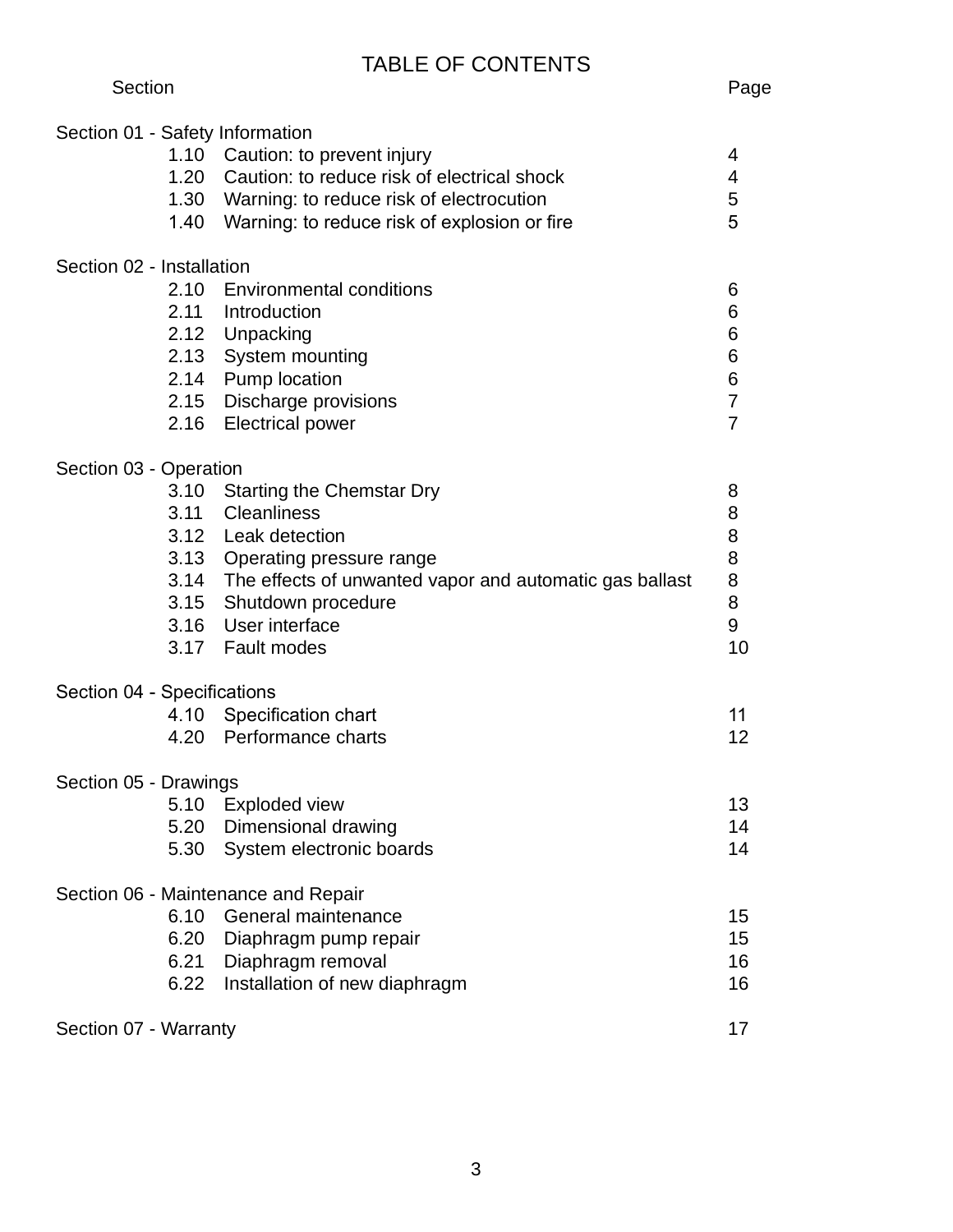## Section 1: SAFETY INFORMATION

- 1.10 Caution: To Prevent Injury...
- 1.11 Never operate this product if it has a damaged cord or plug. If it is not working properly, has been dropped, damaged or has fallen into water, replace the cord of same type and rating.
- 1.12 Keep the cord away from heated surfaces. All electrical products generate heat. To avoid serious burns never touch unit during or immediately after operation.
- 1.13 Never block any air openings or place it on a soft surface where the openings may be blocked. To ensure proper ventilation, keep unit a minimum of one inch from any wall or obstruction. The air openings are for ventilation of the motor inside the housing.
- 1.14 Models 2070 and 2080 are thermally protected and can automatically restart when the protector resets. Always disconnect power source before servicing.
- 1.15 Never drop or insert fingers or any other object into any openings.
- 1.16 Do not operate this product where oxygen is being administered.
- 1.17 Wear safety glasses and goggles when operating this product.
- 1.18 Use only in well ventilated areas. The motor on all pumps are totally enclosed fan cooled



WARNING Do not operate the pumps in an atmosphere containing flammable or explosive gases/vapors

1.19 Be sure to properly identify intake and discharge before using pump. See Section 2.5.

Models 2070 and 2080 have one exhaust port on the pump. See Section 2.15.



WARNING Remove plug from Exhaust Port before using

- 1.20 Caution: To Reduce Risk Of Electrical Shock...
- 1.21 Do not disassemble. Disassembly or attempted repairs if accomplished incorrectly can create electrical shock hazard. Refer servicing to qualified service agencies only.
- 1.22 Unit is supplied with a three pronged plug. Be sure to connect pump to a properly grounded outlet only.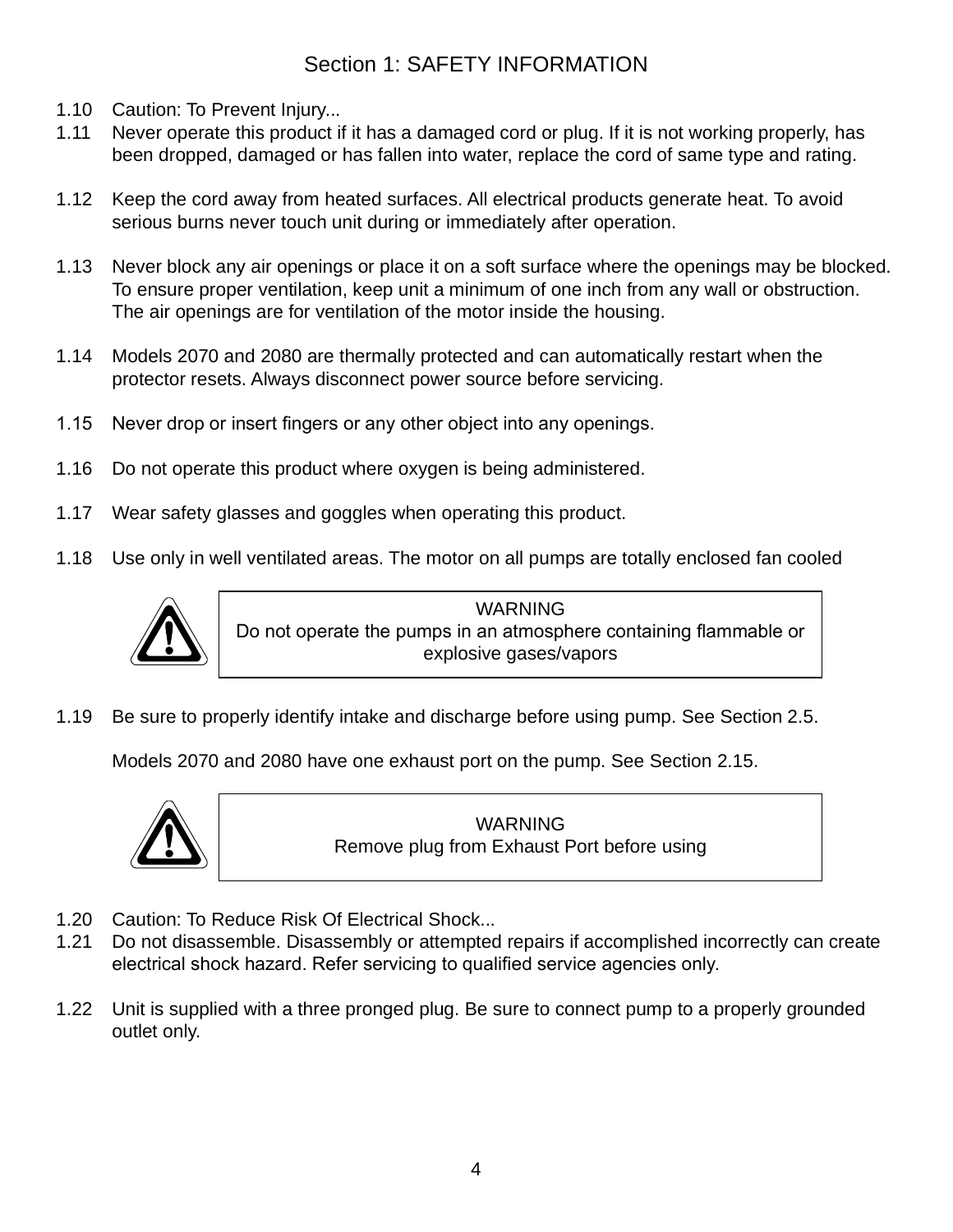- 1.30 Warning: To Reduce Risk of Electrocution...
- 1.31 Do not use this product in or near area where it can fall or be pulled into water or other liquids.
- 1.32 Do not reach for this product if it has fallen into liquid. Unplug immediately.
- 1.33 Never operate this product outdoors in the rain or in a wet area.
- 1.40 Danger: To Reduce Risk of Explosion or Fire...
- 1.41 Do not use this pump in or near explosive atmospheres or where aerosol (spray) products are being used.
- 1.42 Do not use this product near flames.



WARNING Failure to observe the above safety precautions could result in Severe bodily injury, including death in some cases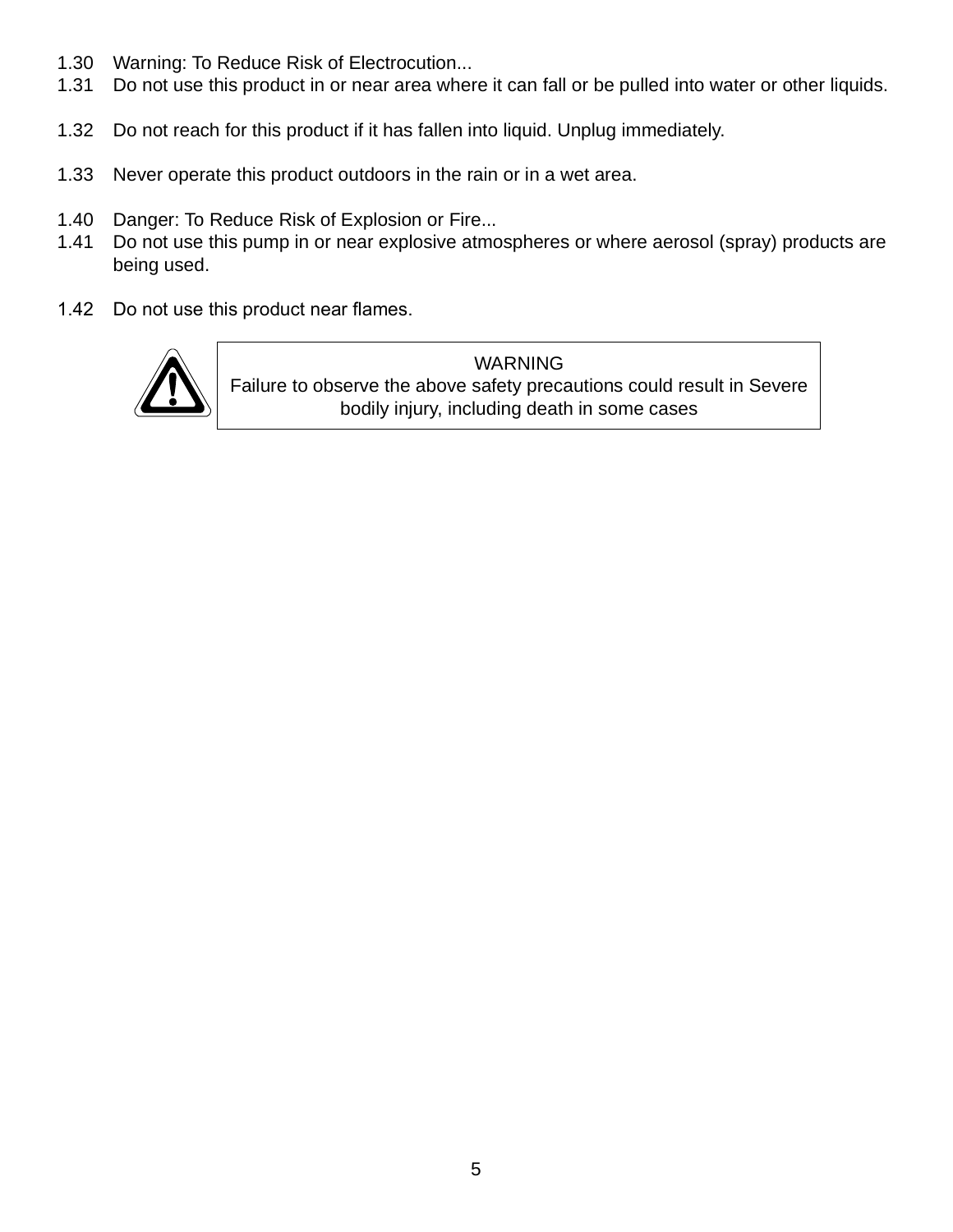### 2.10 Environmental Conditions

 The Pump is rated for indoor use only. Maximum altitude 2000 meters. Operating temperature range  $10^{\circ}$ C to  $40^{\circ}$ C.

2.11 Introduction

 Intended use of the proprietary oil-less vacuum system consisting of a vacuum blower in combination with a PTFE diaphragm pump providing deep dry vacuum for chemical resistant applications.

 This manual has been compiled not only for the care and maintenance of the Chemstar Dry now in your possession, but as a helpful reference and guide to prevent many problems which can occur if used improperly.

#### 2.12 Unpacking

 Carefully remove the Chemstar Dry from the shipping case. Handles are provided on the lower front and back of the unit to assist in carrying, lifting and removing from the carton. Preserve all paperwork for future reference. If damage has occurred from shipment a claim must be filed with the carrier immediately; preserve the shipping carton for inspection by the carrier. If you are required to communicate with your dealer or Welch Vacuum be sure to include your order numbers for quick identification. Do not return the pump to the factory without obtaining returned goods authorization. \*See "Service & Support" on www.welchvacuum.com.

#### 2.13 System Mounting

 Rubber feet are attached to the bottom of the pump. Rubber feet are excellent for applications involving a semi-flexible surface such as a bench top; they help to isolate noise and eliminate creeping. The Chemstar Dry system must be positioned with feet on a flat horizontal surface.

## 2.14 Pump Location



WARNING Don't operate this pump in an atmosphere containing flammable or explosive gas



**WARNING** The motor is thermally protected and will automatically restart unexpectedly when the overload device resets

 The Chemstar Dry should be located preferably in a clean, dry and well ventilated area. Please be sure not to block the ventilation ports located on the motor housing. The pump should be placed where the surrounding temperature remains between  $10^{\circ}$ C and  $40^{\circ}$ C (50 $^{\circ}$ F and 104°F). Always check to insure the location chosen is protected from direct or indirect moisture contact. The pump should be located as closely to its system in order to utilize it most efficiently.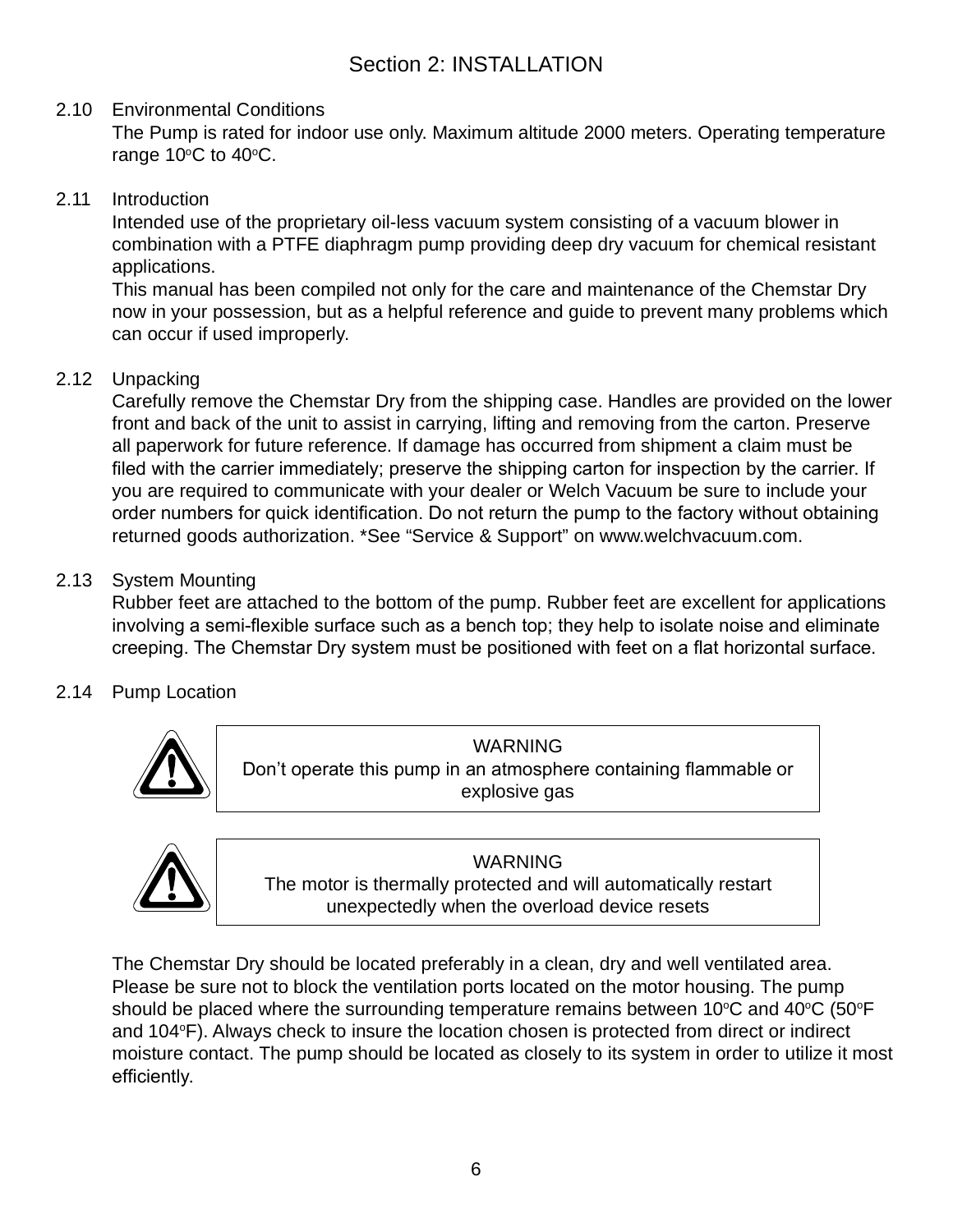## 2.15 Discharge Provisions

Chemstar Dry intake and exhaust fittings are NW25 with a 3/8-18 NPT threaded ID. All systems come with two hose barbs and a muffler which are supplied loose. The hose barb accepts 3/8" ID. hose. By threading the hose barb in the exhaust port of the pump, a vent line can be attached which allows gases and vapors pumped through the system to be piped from the work area into a hood. Vent lines will muffle noise coming from the vacuum pump.



WARNING Never block the discharge port. If the exhaust is blocked, pressure will build-up in the pump which can lead to the pump head bursting creating

the potential of serious injury. Remove plug from exhaust port.



WARNING Remove plug from exhaust port before operating

Properly identify the intake and exhaust of the pump



## 2.16 Electrical Power

2.16.1 Power Source Review

 Review the power source and the motor rating to be sure they agree in voltage, phase and frequency. Serious damage may occur to the motor if it is connected to an improper voltage. All Welch pumps must be grounded. Grounding reduces the risk of electric shock in the event of an electrical short circuit. The plug must be plugged into an outlet properly grounded. Consult your local electrical codes if you have doubts.

Identification Symbols: Power Off / Power On (1)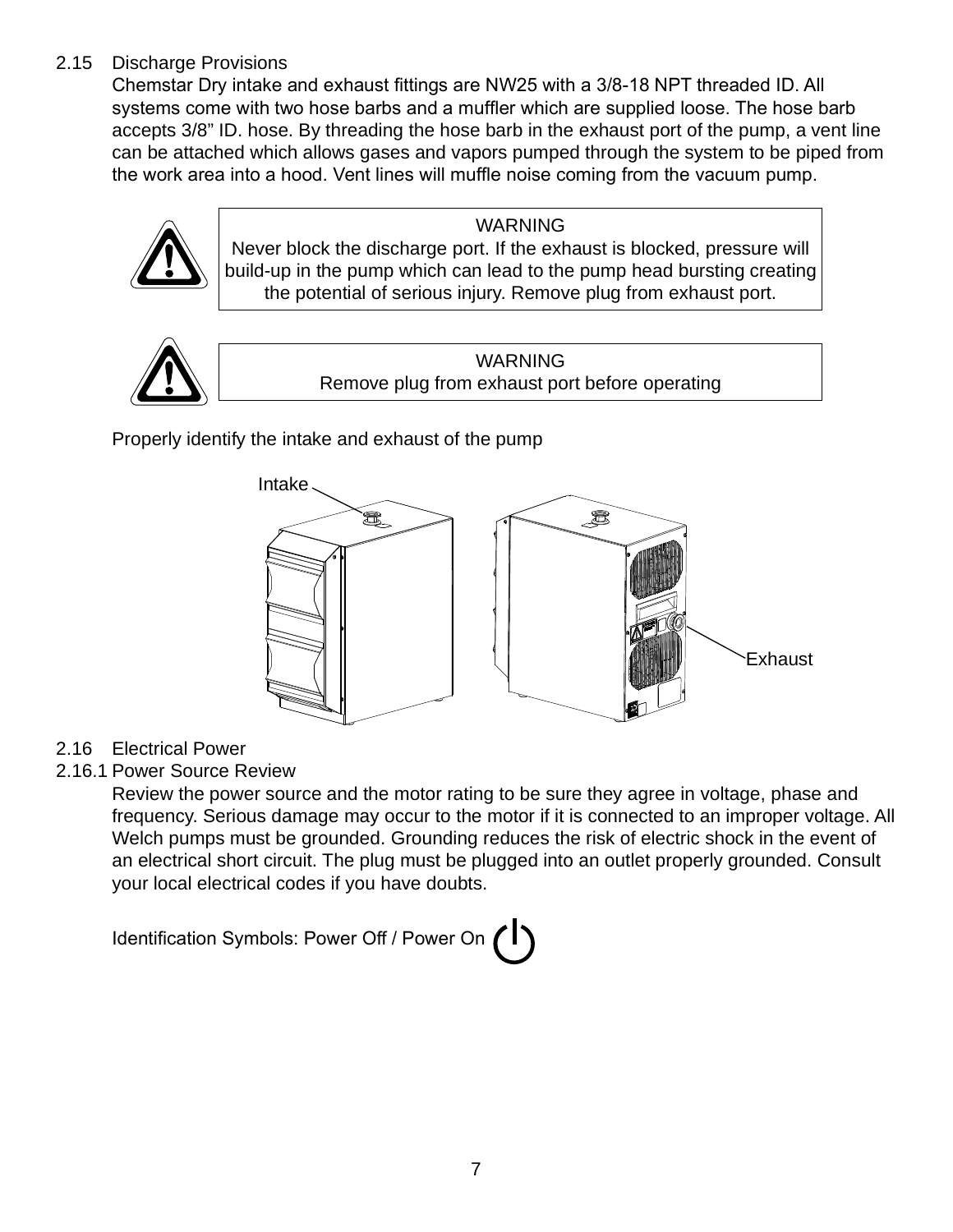## 3.10 Starting

 Before attaching the pump to a system it is well to familiarize yourself with the function and action of the pressure vacuum pump which you have acquired. Review the power requirements as described in Section 2.16. Welch recommends running the pump for a few minutes to warm it up before use. The warm-up improves the pumps ability to pass water and organic vapor. A warm pump will handle more vapor without liquefying it than a cold pump.

### 3.11 Cleanliness

 Take every precaution to prevent foreign particulates or liquid from entering the pump. Particulates will damage the pump's performance. If you find that particulates or liquid will come off during the process of evacuation, a simple liquid trap can be made out of readily available material for protecting the pump. The trap would consist of a filtering flask placed between the pump and the vacuum chamber.



Chemstar Dry

## 3.12 Leak Detection

 Eliminating all leaks in a vacuum system is a key to obtaining maximum vacuum. The pump must remove this added volume of leaked gas to maintain the desired vacuum. Leaks can be located by slightly pressuring the system and painting the suspected area with a thick soap solution. Escaping air will produce soap bubbles.

## 3.13 Operating Pressure Range

 Vacuum pumps are designed to be run from slightly below atmospheric to their maximum vacuum level on the intake side. Consult the Specification Table in the back of this manual for the ratings for your specific model.

## 3.14 The Effects of Unwanted Vapor and Automatic Gas Ballast

Systems which contain undesirable vapors cause difficulty both from the standpoint of attaining desirable ultimate pressures. A vapor is defined as the gaseous form of any substance which is usually a liquid or a solid. Water, oil, and mercury vapors are three of the more common vapors encountered in typical vacuum systems. When such vapors exist in a system, the vapors or mixtures of gas and vapors are subject to condensation within the pump; the precipitated liquid may thus ultimately solidify on the PTFE heads and diaphragm causing corrosion.

 The 2070 pump is equipped with automatic gas ballast valve to prevent vapor condensation in the pump. Every unit has gas ballast ON by factory setting. The gas ballast ON is indicated by blinking RAMP UP lights. The gas ballast valve is closed when three RAMP UP lights stop blinking and they are steady.

 To disable gas ballast feature, press and hold power button until you hear two beeps, break and three beeps. The RAMP UP light will turn ON steady.

 To enable gas ballast feature, press and hold power button until you hear two beeps, break and three beeps. The RAMP UP lights will start blinking.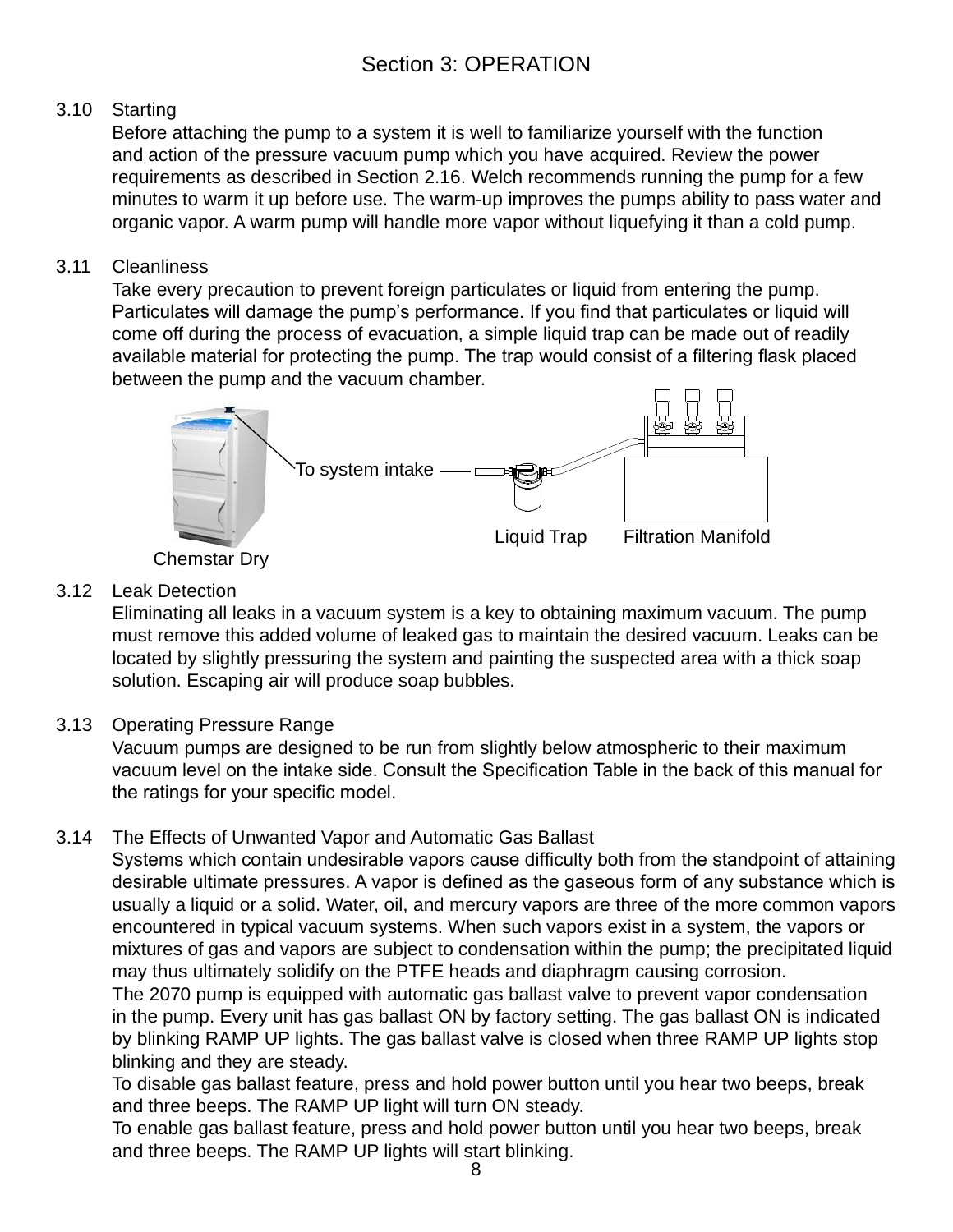#### 3.15 Shutdown Procedures

 After use, Welch recommends the pump be run for about 2 minutes disconnected from the vacuum process. The air pumped through the mechanism will purge out water vapor or droplets of condensate that may have formed on the inside of the pump. This purge of the pump mechanism helps prevent build up of solute crystals inside of the pump head. Over time, these crystals will shorten pump lifetime.

#### 3.16 User Interface

 Power ON/OFF Function – To power-on or power-off the unit when in normal power mode the power button must be pressed for one half second and released.

 Enable Power Mode feature – Power Mode feature ensures that the unit will automatically start-up after any AC power interruption. To enable the power mode feature press and hold the power button until two beeps are heard. Immediately release the power button. The Power Mode LED turns on. The unit will now automatically power-up when AC power is supplied to the unit.

 Disable Power Mode feature – To disable the power mode feature press and hold the power button until two beeps are heard. Immediately release the power button. The Power Mode LED turns off.

Power-up sequence.

1. Press Power button to start power up.

 2. Five second Vent period with two second LED test – all LED's will turn on for two seconds and Vent valve will stay open for the entire five seconds.

3. Diaphragm pumps will be started at end of five second Vent period.

 4. There is a two second delay after the diaphragm pumps are started before the blower is started.

5. When blower has successfully started the first RAMP LED will come on.

6. When the blower has reached 1500 rpm's the second RAMP LED will come on.

7. When the blower has reached the maximum RPM the last RAMP LED will come on.

 8. The MAX VAC LED will come on when the current draw of the blower has dropped to a predetermined fixed point indicating vacuum somewhere below 1 Torr has been reached. NOTE: This may take up to an hour on a pump that has just been turned on after having completely cooled down.

Power-down sequence.

1. Press Power button to start power-down sequence.

 2. The MAX VAC LED and third RAMP LED will go off and the blower will begin a ramp down to a fixed RPM matching the pumping speed of the diaphragm pumps. The POWER ON and second RAMP LED's will flash in unison indicating the shutdown mode is in progress.

 3. Ten seconds after the start of power-down sequence the VENT valve will open to purge the pump.

4. When the blower has finished its ramp down the second RAMP LED will go out and now the last RAMP LED will flash in unison with POWER ON LED. The total time from this point to the unit fully powering down will be 95 seconds.

5. After ten seconds the Vent valve will open.

 6. Fifteen seconds before the unit powers down the blower is shut off along with the last RAMP LED.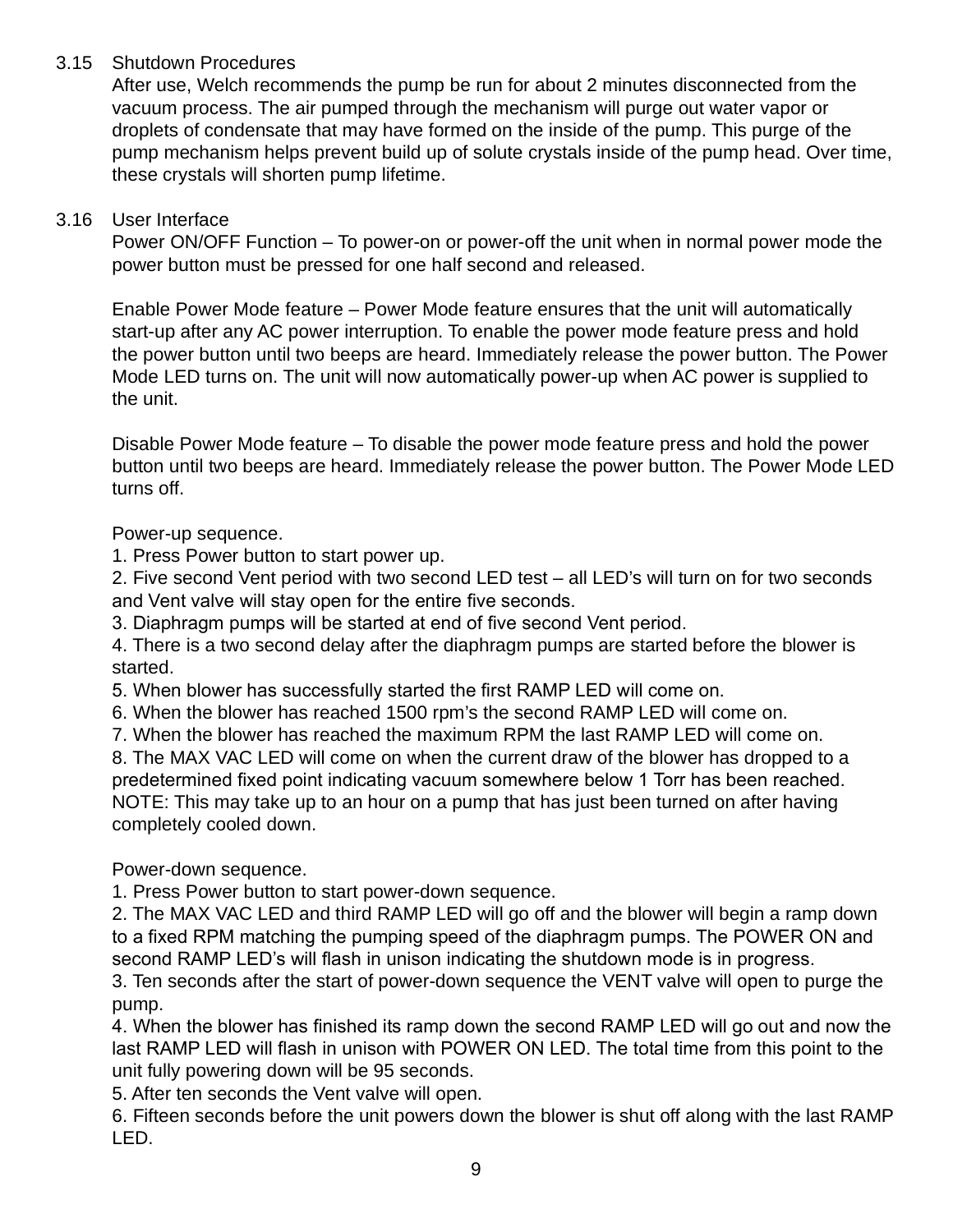Power-down sequence continue.

- 7. Ten seconds later the diaphragm pumps are turned off
- 8. Five seconds later the VENT valve is closed and unit power is off.
- 3.17 Fault Modes. Call factory in case of fault condition. Phone 847-676-8800.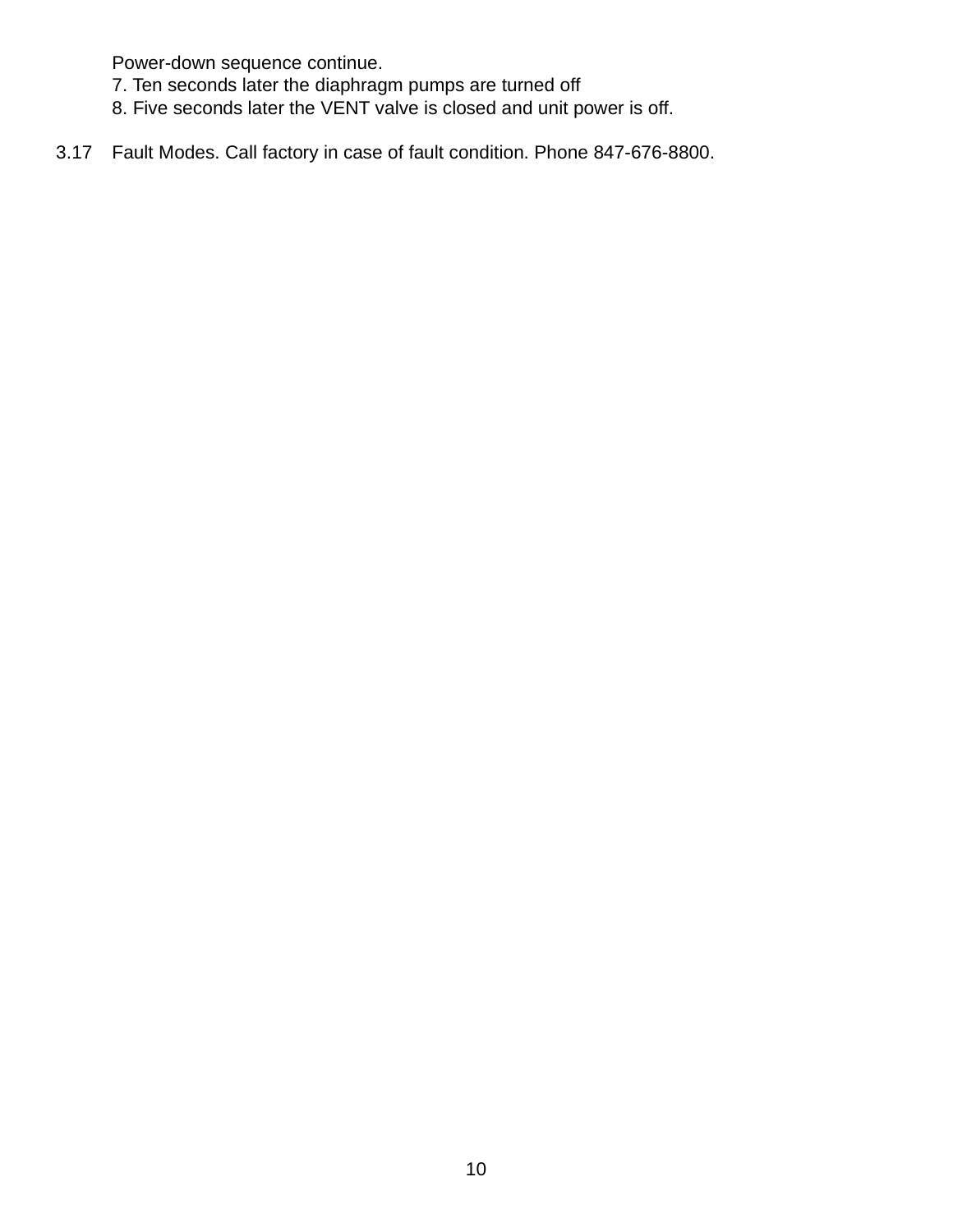# Section 4: SPECIFICATION

#### 4.10 Specification Chart

| Model                                                | 2070                             | 2080                             |
|------------------------------------------------------|----------------------------------|----------------------------------|
| Maximum Flow LPM (m3/hr) @ 50 or 60Hz                | 150 (9) @ 2 torr                 | 300 (18) @ 2 torr                |
| Flow @1Torr(1.33 mbar), LPM (m3/hr)                  | 140(8.4)                         | 286 (17.2)                       |
| Ultimate Vacuum Pressure, torr (mbar)                | 0.05(0.07)                       | 0.05(0.07)                       |
| Inlet / Outlet Connection                            | <b>NW25</b>                      | <b>NW25</b>                      |
| Weight lbs (Kg)                                      | 50(22.7)                         | 88 (40)                          |
| <b>Running Amps</b>                                  | 3                                | 6                                |
| Free Air Displacement Diaphragm Pump LPM             | 35                               | 120                              |
| Overall Dimensions Lx W x H, in. (cm)                | $18.1 \times 8.5 \times 18.4$    | 22.5 x 10.5 x 17.8               |
|                                                      | $(45.9 \times 21.6 \times 46.7)$ | $(57.2 \times 26.7 \times 45.2)$ |
| Ordering Information                                 |                                  |                                  |
| Wired for 115V, 60Hz, 1 Ph, with North American plug | 2070B-01                         | 2080B-01                         |
| Wired for 230V, 50/60 Hz, 1 Ph, supplied with Schuko | 2070C-02                         | 2080C-02                         |
| and UK cord sets                                     |                                  |                                  |

Note:

2070C-02 Fuse Replacement. Replace only with 250Vac, 3A, 5x20mm, Qty 2, non-time Delay.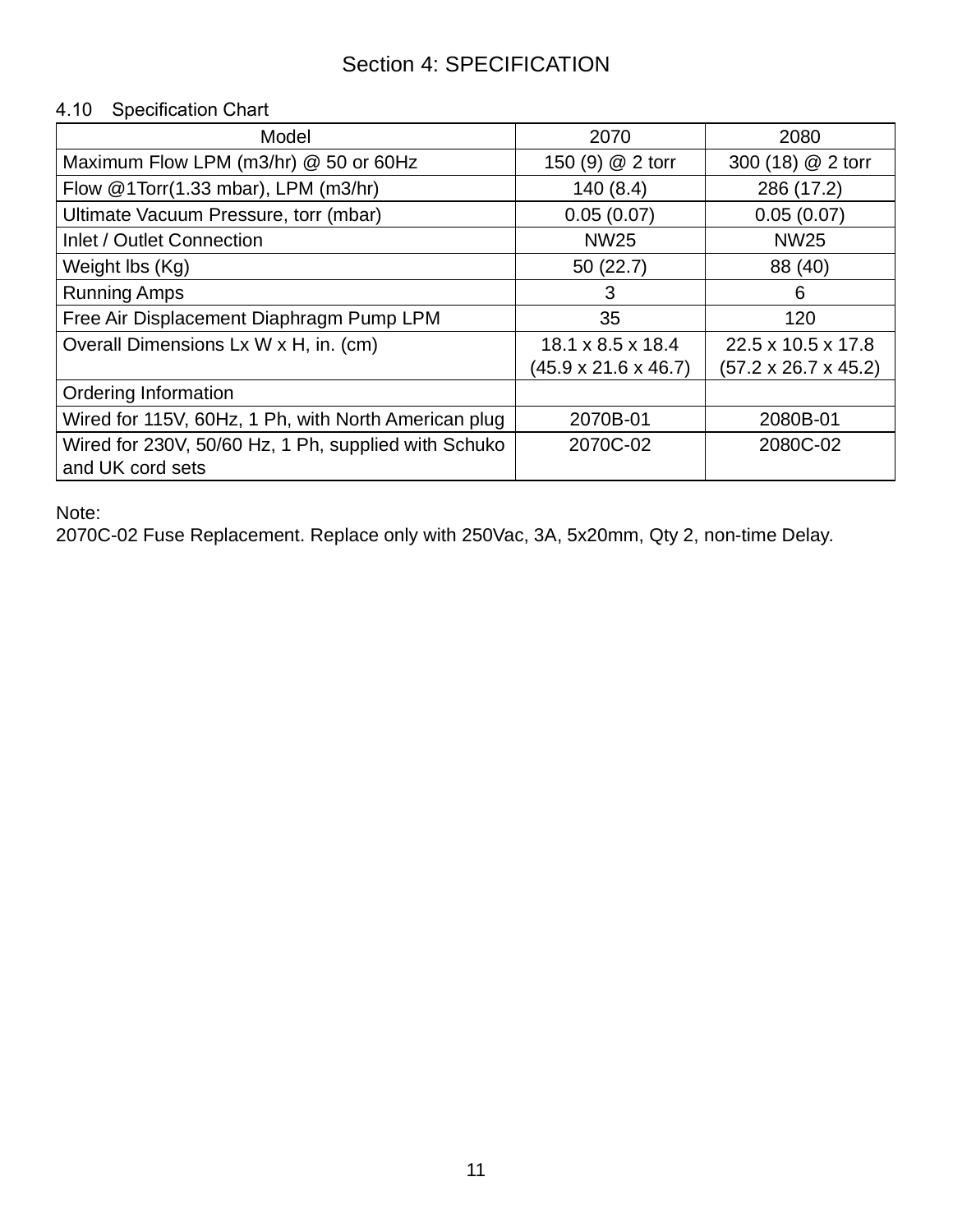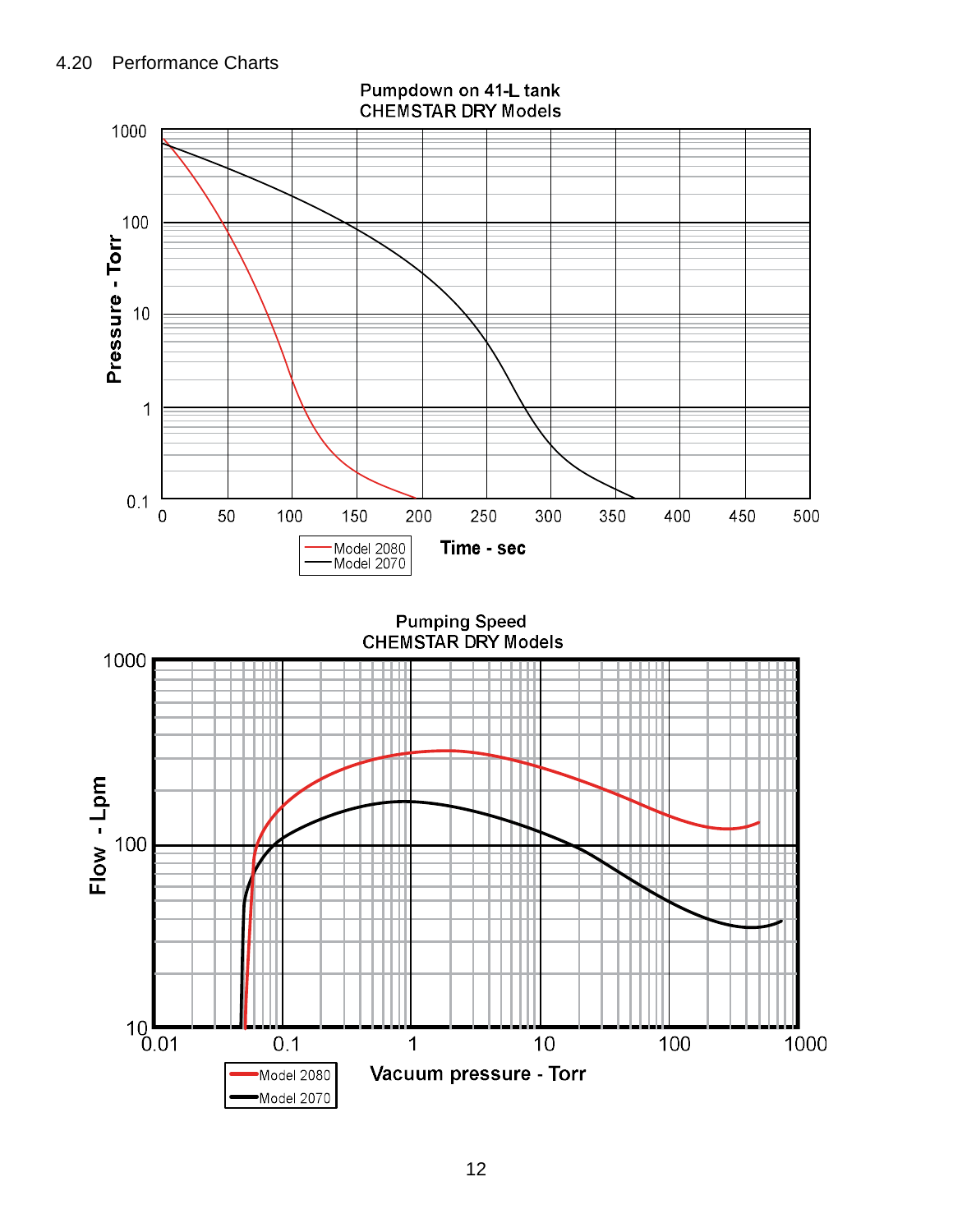# Section 5: DRAWINGS

## 5.10 Exploded View



| <b>ITEM</b><br>NO. | <b>DESCRIPTION</b>              | QTY.           | <b>ITEM</b><br>NO. | <b>DESCRIPTION</b>                          | QTY |
|--------------------|---------------------------------|----------------|--------------------|---------------------------------------------|-----|
| 1                  | NUT HEX 10-32 X 3/8 X 1/8       | 8              | 16                 | LABEL .75 X 0.75 - WHITE MYLAR              |     |
| 2                  | NUT, HEX #8 MEDIUM SS           | 8              | 17                 | CLEAR OVERLAY 1.125" X 1.125"               |     |
| 3                  | WASHER, LOCK SPLIT #8 MED 18-8  | 8              | 18                 | <b>LBL FRONT PANEL</b>                      |     |
| 4                  | WASHER BRASS FLAT #10           | 8              | 19                 | BUMPER RUBBER 31/32"                        |     |
| 5                  | WIRE ASSY CONTROL TO CONTROLLER | 1              | 20                 | <b>SHROUD ASSY</b>                          | 1   |
| 6                  | WIRE ASSY SOLENOID              | 1              | 21                 | SHROUD ASSY BAFFLE                          |     |
| $\overline{7}$     | WIRE ASSY KEYPAD                | 1              | 22                 | LABEL WARNING FOR DRY PUMP                  |     |
| 8                  | <b>GROMMET</b>                  | 2              | 23                 | LABEL CLEAR COAT FOR 67-1653; 3.25" X 2.25" |     |
| 9                  | <b>HANDLE</b>                   | 2              | 24                 | LABEL, DO NOT OPEN                          |     |
| 10                 | <b>BASE ASSY BLOWER</b>         | 1              | 25                 | <b>COVER BASE</b>                           |     |
| 11                 | <b>BASE ASSY PUMP</b>           | 1              | 26                 | <b>COVER ASSY</b>                           | 1   |
| 12 <sup>2</sup>    | SCREW #8 X 1/2"SELF-DRILLING    | 22             | 27                 | <b>FRONT COVER ASSY</b>                     |     |
| 13                 | FITTING-INTAKE                  | 2              | 28                 | <b>COVER FRONT PANEL</b>                    | 1   |
| 14                 | SCREW PAN HEAD 8-32             | $\overline{2}$ | 29                 | <b>COVER HANDLE</b>                         | 1   |
| 15                 | NAMEPLATE 2.38 X 2.00           | 1              |                    |                                             |     |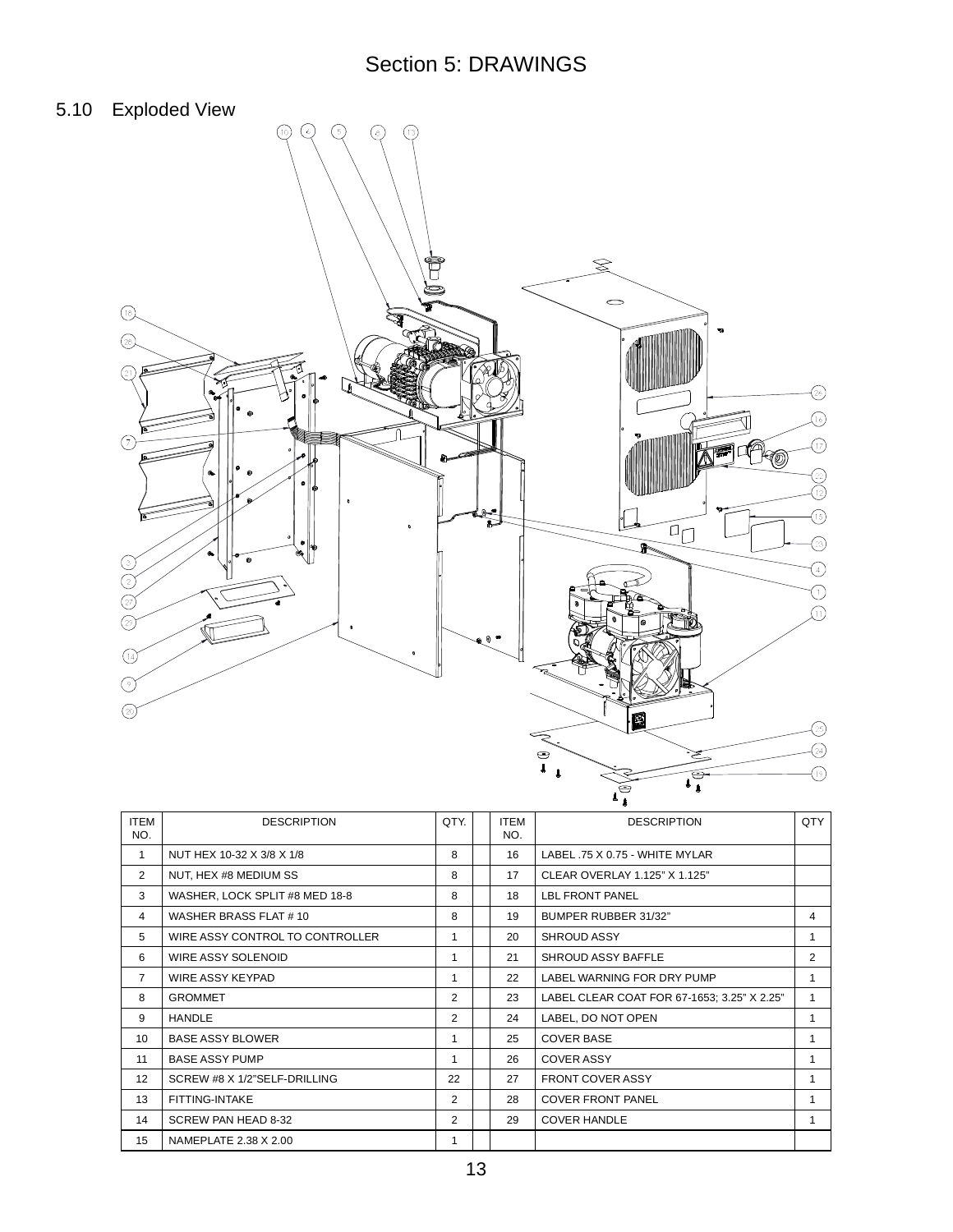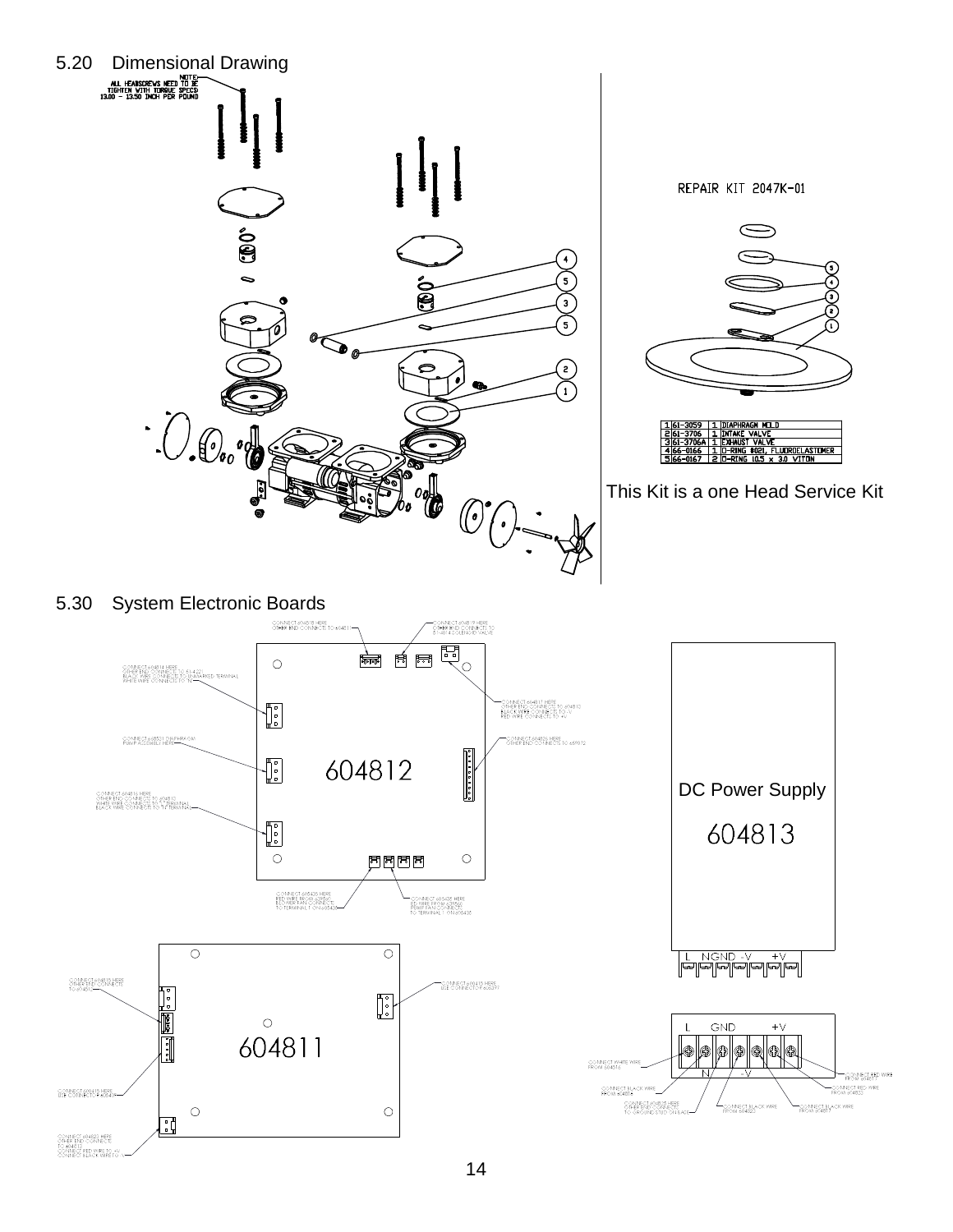## Section 6: MAINTENANCE AND REPAIR

#### 6.10 General Maintenance. Call factory, Phone 847-676-8800.

## Section 7: WARRANTY

#### UNPACKING

Inspect the pump carefully. If any damage has occurred, file claim with the carrier immediately. Save the shipping container for carrier to inspect.

#### OPERATING PUMP

 Refer to the enclosed Instruction/Operation Manual for all information to properly operate and maintain the pump.

#### WARRANTY

 This Welch Vacuum product is warranted to be free from defects in material and workmanship. The liability of Welch-Ilmvac under this warranty is limited to servicing, adjusting, repairing or replacing any unit or component part which in the judgment of Welch-Ilmvac has not been misused, abused or altered in any way causing impaired performance or rendering it inoperative. No other warranties are expressed or implied. The method of executing this warranty: servicing, adjusting, repairing or replacing shall be at the discretion of Welch-Ilmvac. Vacuum pumps that have been used for any period, however short, will be repaired under this warranty rather than replaced.

The warranty is effective for one year from the date of original purchase when:

- 1. The warranty card has been completed and returned.
- 2. The product is returned to the factory or other designated service centers, freight prepaid.
- 3. The product in our judgment is defective through no action or fault of the user.

If the product has become defective through misuse, abuse, or alteration, repairs will be billed regardless of the age of the product. In this event, an estimate of the repair costs will be submitted and authorization of these charges will be required before the product is repaired and returned.

To obtain a return authorization number, please fill in the on-line request form on www.welchvacuum. com. Products without a return authorization number will be refused by our receiving department. Before shipping, properly pack the pump, insure it against loss or damage, and on the outside of the pump packaging and the packing slip write in the return authorization number. Pumps damaged due to improper packaging are the customer's responsibility.